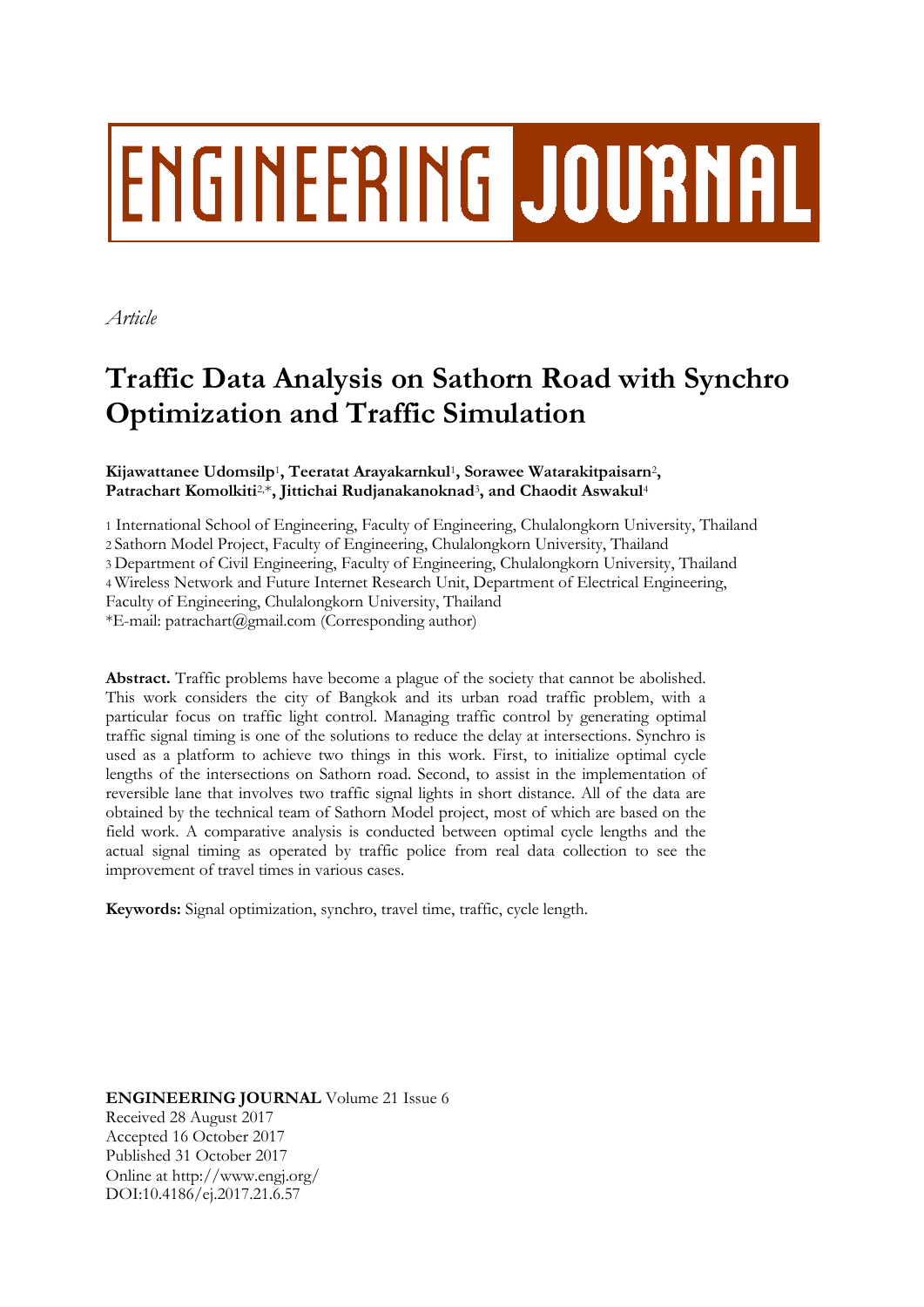### **1. Introduction**

Fast-growing economic development in any country contributing with higher mobility not only improves living quality of the citizens, but also causes hindrance in many areas. With the rapid increase of vehicles, the city of Bangkok could not provide enough spaces to reduce the congestion which leads to critical traffic problems [1].

World Business Council for Sustainable Development (WBCSD) has launched a project called "Sustainable Mobility Project 2.0", which Bangkok is chosen as one of the demonstrator cities where several approaches are tested to alleviate traffic problem [2], also known as Sathorn Model [3]. As a part of it, this research's boundary is scoped to Sathorn district in Bangkok. Sathorn district is chosen as an experimental area with two major reasons. Firstly, it is a critical Central Business District (CBD) area faced with oversaturated traffic condition and the slowest travel speed in Bangkok [4]. Secondly, there can hardly be any further development due to the existing infrastructure. Therefore, it is important to create better mobility by traffic flow management.

This work focuses on the traffic light control. It is important to note that, currently, the traffic light control in Bangkok is mostly manually-operated by traffic police during peak hours. The actual green times given to each direction are varying based on situations as observed by a traffic police on the site. The results are certainly inconsistent, which is common for any system that involves human error. Theoretically, the most basic way of estimating the proper green time is by the well-known Webster's formula and its spin-offs [5]. However, in a more complicated scenario, simulators are commonly used [6]-[8]. Synchro, a macroscopic traffic optimization and simulation tool [8], [9], is chosen in this work. The objective of Synchro is to increase the efficiency of traffic network, thus the simulation supports complex calculations to satisfy the complicated traffic flow managing schemes. However, Synchro is developed on the basis of the American road pattern, which is right-hand traffic. However, since Thailand is a left-driving country, the network topology has been adjusted.

The purposes of this paper are to study and optimize traffic signal timing for each intersection on Sathorn Road: Sathorn-Surasak, Narinthorn, and Wittayu intersections. The results can assist the usage of signal control and further educate traffic police during critical periods along with reducing travel time for each vehicle on the road network [10], [11]. Moreover, since Sathorn district can be considered as CBD in Bangkok, there are huge daily incoming flows every working-day morning. As a result, a reversible lane scenario has been proposed. However, in order to implement the reversible lane, traffic lights must be coordinated, especially at Narinthorn intersection, where there are two traffic lights within a short distance. This case is investigated in this work as well, which time offset of two traffic lights is the key result [8]. Furthermore, to strengthen the validity of the analysis, real data from the field are used. In particular, the effect of motorcycles [12]-[14], typical to Bangkok, is considered. Finally, outputs from Synchro in a form of optimal green times are applied into a microscopic traffic simulation to further analyze the outcomes. While there exists several types of microscopic simulators [15], 'SUMO' [6] is chosen. SUMO is an integral part of the Sathorn Model project, because it is an open source simulator which allows the development to be done in various ways. SUMO is also calibrated to Sathorn traffic based on data from the field. Subsequently, the results have shown some improvement for travel time.

This paper is organized as follows. The description in Section 2 explains scenarios that have been implemented in Synchro and its methodologies. The results are presented in Section 3, then the further analysis and discussion of the results come next in Section 4. Finally, Section 5 gives the conclusion.

# **2. Simulation Preparation**

This section provides the description of settings of this work, as required by Synchro. All of the data are obtained by the technical team of Sathorn Model project, most of which are based on the field work.

# **2.1. Scenario**

The scenarios conducted in Synchro are imitated from an actual situation. From 6:00 to 9:00 in the morning and from 14:00 to 20:00 in the evening are the two main periods focused on this research since these two are considered as critical time intervals. The three major intersections on Sathorn road studied in this work would be seen as isolated intersections where traffic signal phases do not need to be synchronized. Sathorn-Surasak, Narinthorn, and Wittayu intersections are drawn using Synchro itself, as shown in Fig. 1-3,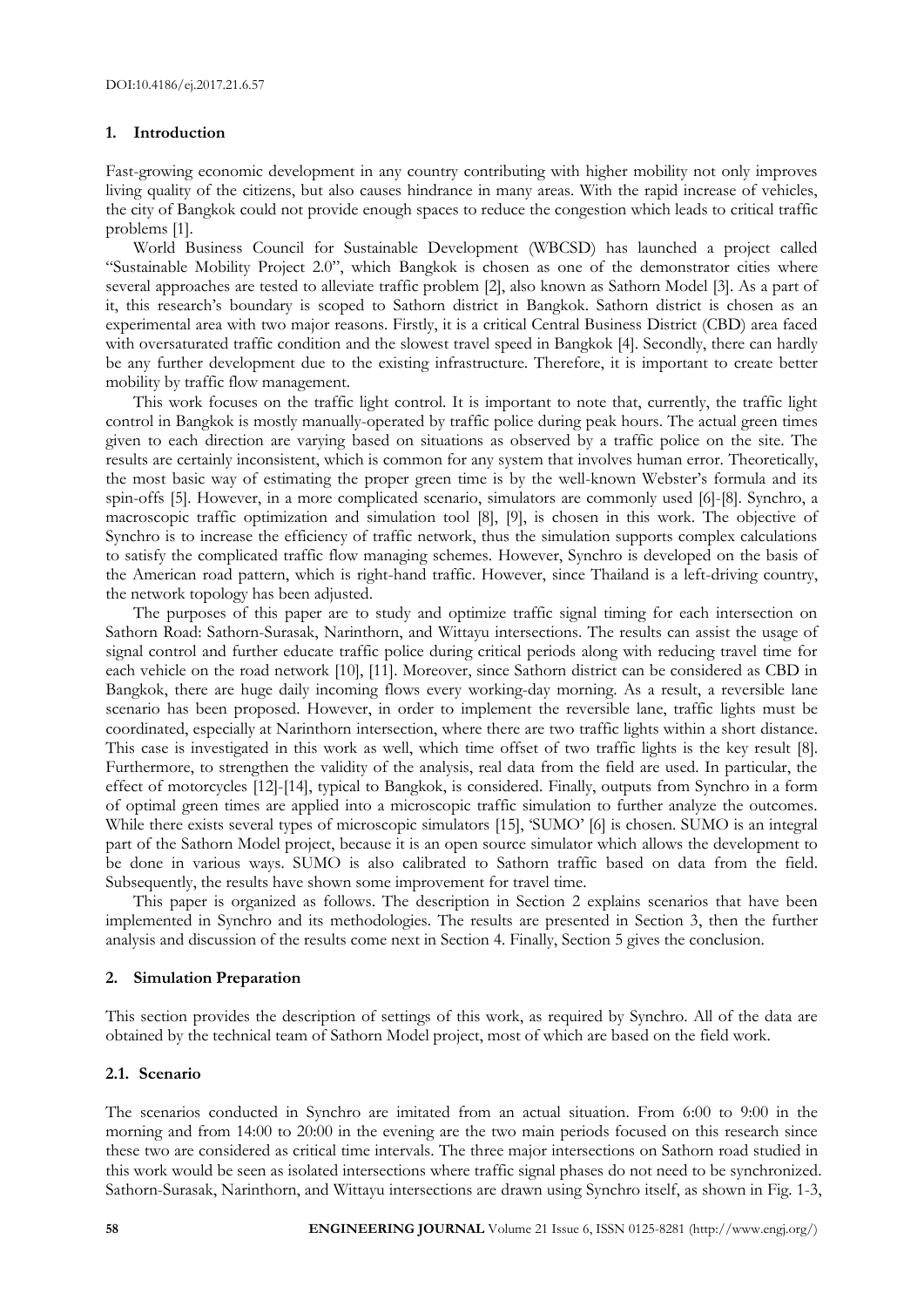respectively, with proper direction assignment to be as realistic as possible. Evening time period is the focus of these intersections. Separately, Narinthorn intersection with the implementation of the reversible lane, as shown in Fig. 4, is the scenario performed only in the morning. In the reversible lane case, one lane is added to Sathorn Nuea, while one lane is subtracted from Sathorn Tai. Two junctions that are controlled by traffic lights can be seen on Fig. 4, and they must be coordinated, with similar cycle time and proper offset.



Fig. 1. Sathorn-Surasak intersection.



Fig. 2. Narinthorn intersection.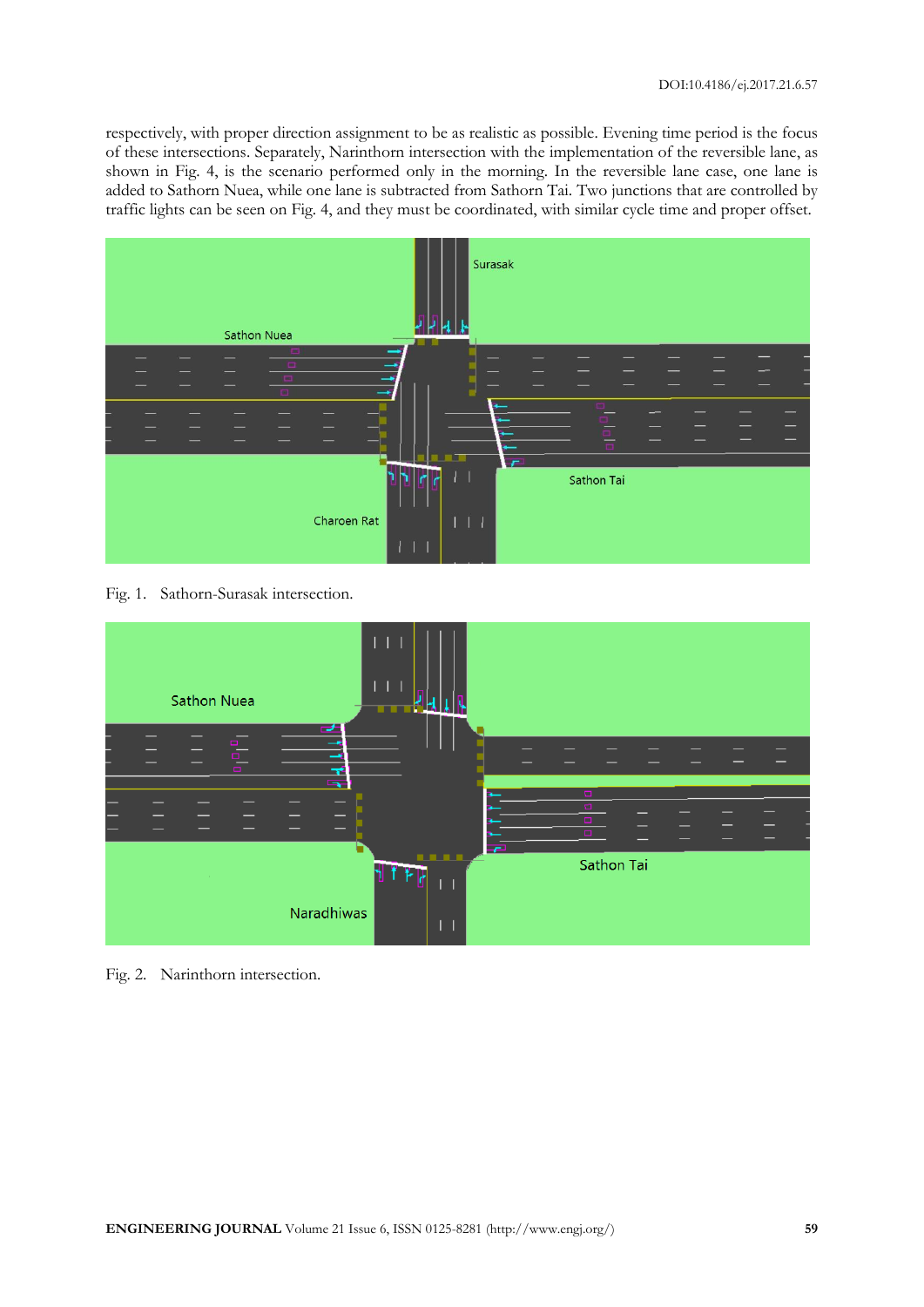

Fig. 3. Wittayu intersection.



Fig. 4. Narinthorn intersection with reversible lane.

# **2.2. Data Analysis**

Synchro requires several input parameters to generate scenarios as similar as actual ones. Inputs are based on real data acquired by two main sources; manual data collection on July 31, 2014 by the Sathorn Model project, and from independent observations of videos taken on November 27, 2013 and July 31, 2014. From the Sathorn Model team, the data are the number of vehicles that have passed through an intersection from each direction, in the unit of the number of vehicles per 15 minutes. These amounts have been converted to the unit of vehicles per hour in this research, and referred to as volume. These values are varying for each hour. Table 1 shows an example of traffic volume obtained from real data collection. '*L*' stands for turning left, '*S*' for going straight and '*R*' for turning right. The names of the directions are based on the names of the roads which the traffic is departing from.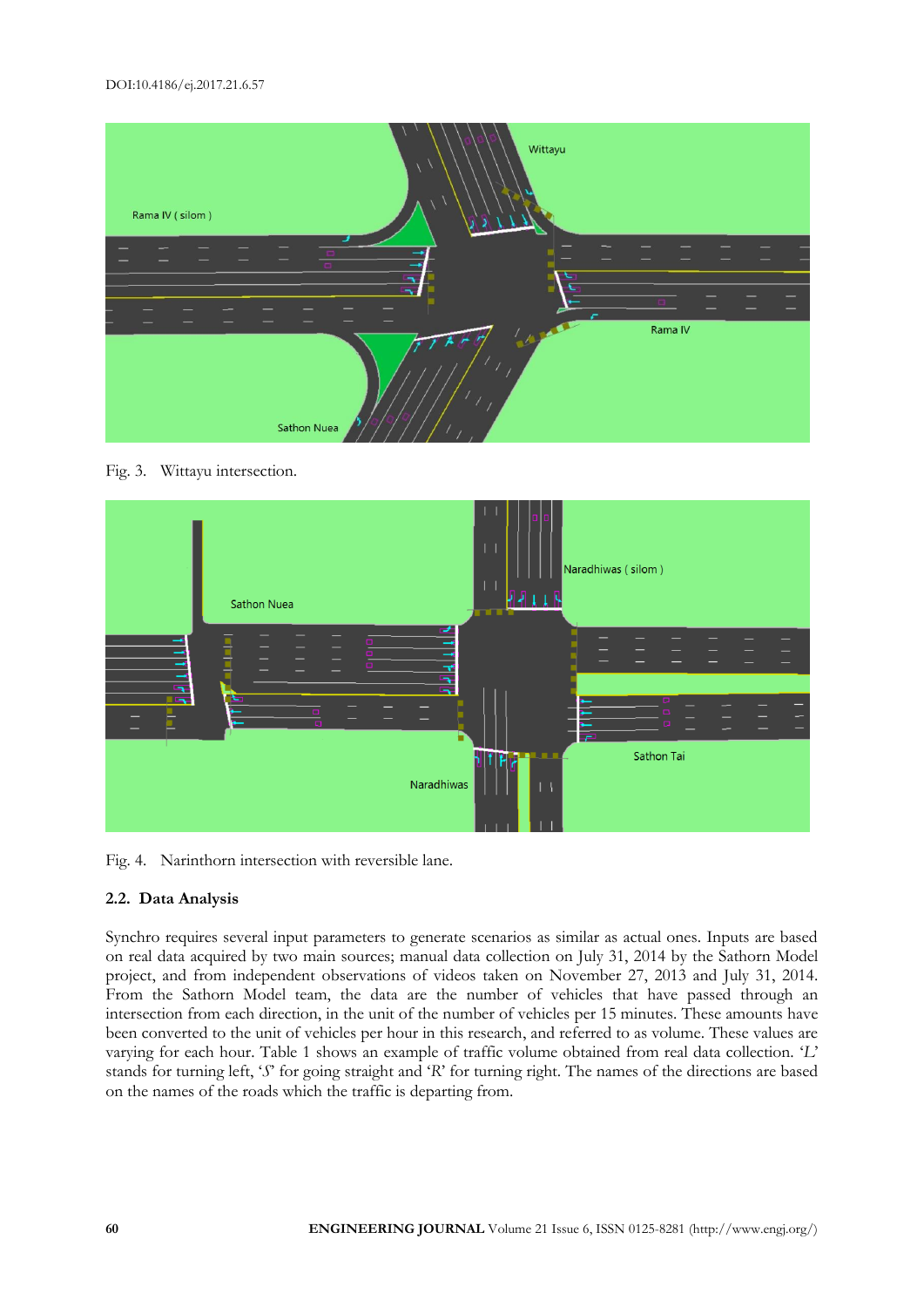|              | <b>Vehicles per Hour</b> |                 |                          |                 |      |      |  |  |  |
|--------------|--------------------------|-----------------|--------------------------|-----------------|------|------|--|--|--|
| Road         |                          | $14.00 - 15.00$ |                          | $15.00 - 16.00$ |      |      |  |  |  |
|              |                          |                 |                          |                 |      |      |  |  |  |
| Sathorn Nuea |                          | 1770            | $\overline{\phantom{a}}$ |                 | 1181 |      |  |  |  |
| Sathorn Tai  | 747                      | 1723            |                          | 175             | 1548 |      |  |  |  |
| Surasak      | 299                      | 694             | 1158                     | 289             | 693  | 1615 |  |  |  |
| Charoen Rat  | 1153                     |                 | 551                      | 1101            |      | 470  |  |  |  |

Table 1. Sample data of volume at Surasak-Sathorn intersection.

# **2.3. Saturation Flow Rate**

The saturation flow rate is the maximum number of vehicles per lane passing through an intersection on each direction per time period. Saturation flow rates are obtained by manually counting the number of vehicles from recorded videos from Sathorn Model for both morning peak and evening peak hours, to find the maximum value. Since the videos are available at only Sathorn-Surasak intersection, the detail investigation can be made there. For other major intersections on Sathorn road, appropriate average values from Sathorn-Surasak intersection were applied. Table 2 shows the results of the observation.

| Intersection |              | Maximum Number of Vehicles per Hour per Lane |       |      |  |  |  |
|--------------|--------------|----------------------------------------------|-------|------|--|--|--|
|              |              | Left                                         | Right |      |  |  |  |
|              | Sathorn Nuea |                                              | 1692  |      |  |  |  |
| Sathorn-     | Sathorn Tai  | 1000                                         | 1428  |      |  |  |  |
| Surasak      | Surasak      | 1000                                         | 1212  | 1014 |  |  |  |
|              | Charoen Rat  | 1038                                         |       | 1278 |  |  |  |
| Narinthorn   |              | 1000                                         | 1444  | 1146 |  |  |  |
| Wittayu      |              | 1000                                         | 1444  | 1146 |  |  |  |

Table 2. Saturation flow rates for all intersections.

# **2.4. Lost Time Adjustment**

Lost time adjustment is the total time lost during period of green light for vehicles [9], where the raw data comes in a form of startup lost time. Startup lost time is needed because, in general, at the stop line there is a platoon of motorcycles blocking the route, as seen in Fig. 5. This scenario increases startup lost time [12]. Startup lost time is based upon site survey. Since Synchro only allows the limited value of startup lost time, the maximum value has been used in this research. The startup lost time is set to be 5.5 seconds in this work.



Fig. 5. Causes of lost time from motorcycles blocking vehicles on the street.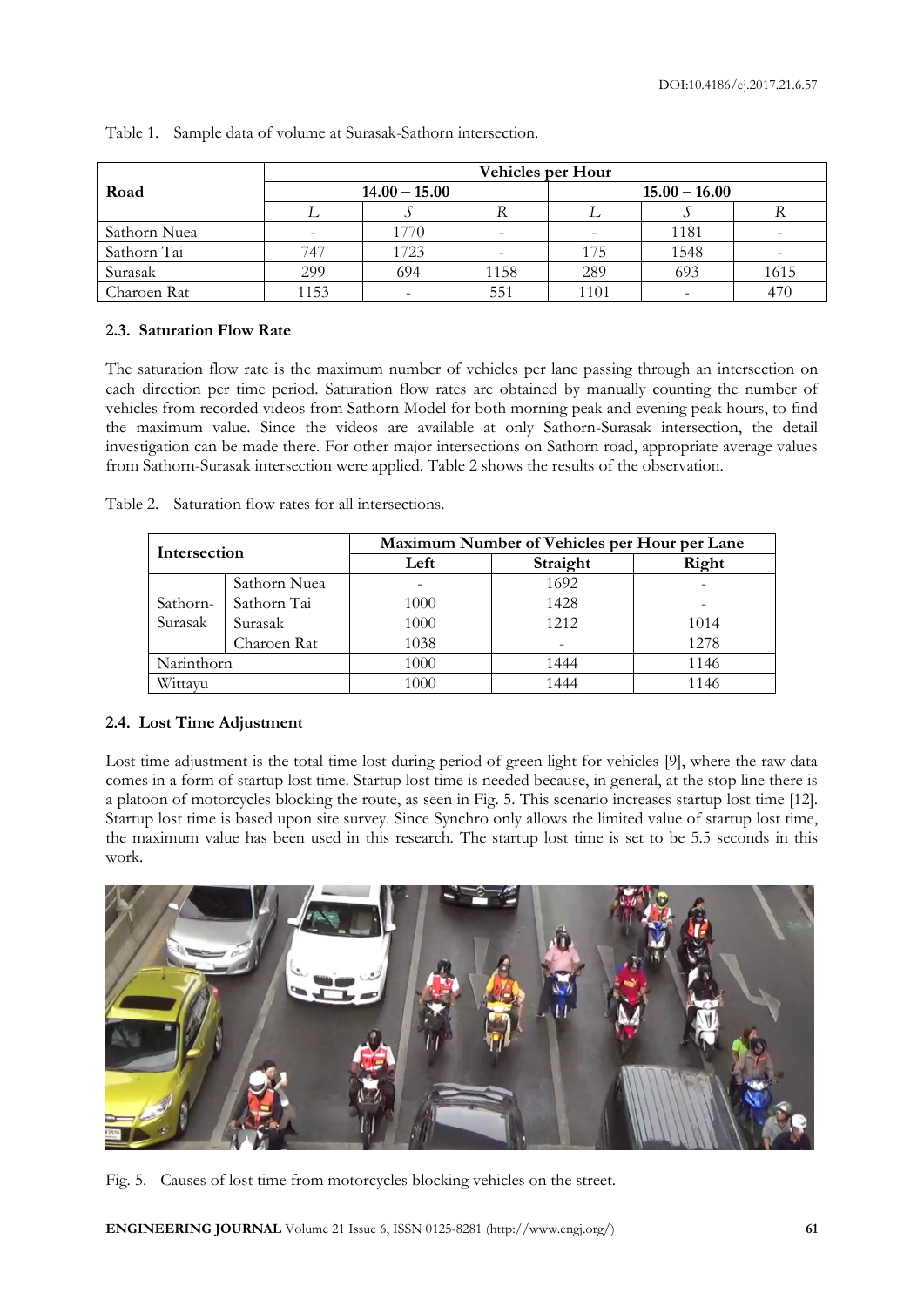#### **2.5. Implementing Traffic Light Control**

Several Control strategies can be applied to traffic light control, including, for instance, pre-timed and actuated coordinated signalized intersection. All isolated intersections are assigned as pre-timed control in this work. Pre-timed signals allow the signal timing to be set equally for every cycle. Also, the duration of repeated cycle can be adjusted accordingly. On the other hand, the control type implemented on the reversible lane case is assigned as actuated coordinated signals, which allow 2 traffic lights to coordinate.

The traffic light phasing in this paper is prescribed identically to the police's. Synchro provides several movements to select and create a combination of different phases. Among the patterns provided, the three control types: permitted, protected, and split are the choices that had been selected. Permitted phase allows left-turn movement too freely move without the restriction of red light but in the need to yield to oncoming traffic. Protected phase, on the other hand, each movement can only travel according to the arrow indication of signal. Lastly, split phase grants both right and straight traffic to share a single protected phase [9].

# **2.6. Performance Index**

The optimal cycle lengths provided by Synchro are based on delay minimization and performance index. Synchro allows users to manually adjust the data for their own satisfaction, but the outcome display is usually the best cycle length. The best cycle length can be selected from the lowest performance index (*PI*) [8], [9]. The *PI* is calculated from

$$
PI = \frac{D + 10St}{3600},\tag{1}
$$

where *St* indicates the number of vehicle stops, and *D* is a total delay in seconds. Total delay is computed by adding control delay and queue delay. The control delay equals queue delay plus acceleration and minus deceleration delay, while the queue delay measures the additional delay resulted from reduction of capacity of queue on short links. In other words, the total delay is the extra time experienced by each vehicle when compared to the time needed to travel when there is no other vehicles and no traffic light.

# **2.7. SUMO**

The outputs from Synchro are applied to the microscopic simulator SUMO [6] for detailed analysis. To ensure the validity of the microscopic model, it has been calibrated to Sathorn traffic based on data from the field. Since the calibration process and the resultant parameters are extensive and not the focus of this paper, the entire model is available to be downloaded for reference [16].

#### **3. Simulation Results**

Outputs from Synchro appear in a form of summary reports with all the analysis data, and the optimal cycle lengths are the focus of this work. Cycle lengths for hourly periods are generated from the number of vehicles per hour, whereas the numbers of vehicles used in the 4-hour period cycle length are obtained by calculating arithmetic means of the number of vehicles from 4 hours.

Table 3 compares the cycle lengths as calculated by Synchro and average manual time from the actual operation of the 3 intersections considered in this work. '*C*' and '*P*' are shorten for 'Calculated-by-Synchro' and 'Police-operation', respectively. 'Police-operation' means the average actual times as manually operated by traffic police on site. '*S*' and '*R*' symbolize going straight and turning right, respectively. Tables 4 – 6 signify the comparison of green times given in each direction for each intersection. The names of the directions are based on the names of the roads that are given the green light.

Most of the results show that, for police operation, the green times per direction tend to be roughly the same over time. This is due to the manual operation which is largely depending on behaviour. However, the calculations show the varying optimal values. The effect is investigated more closely in Section 4.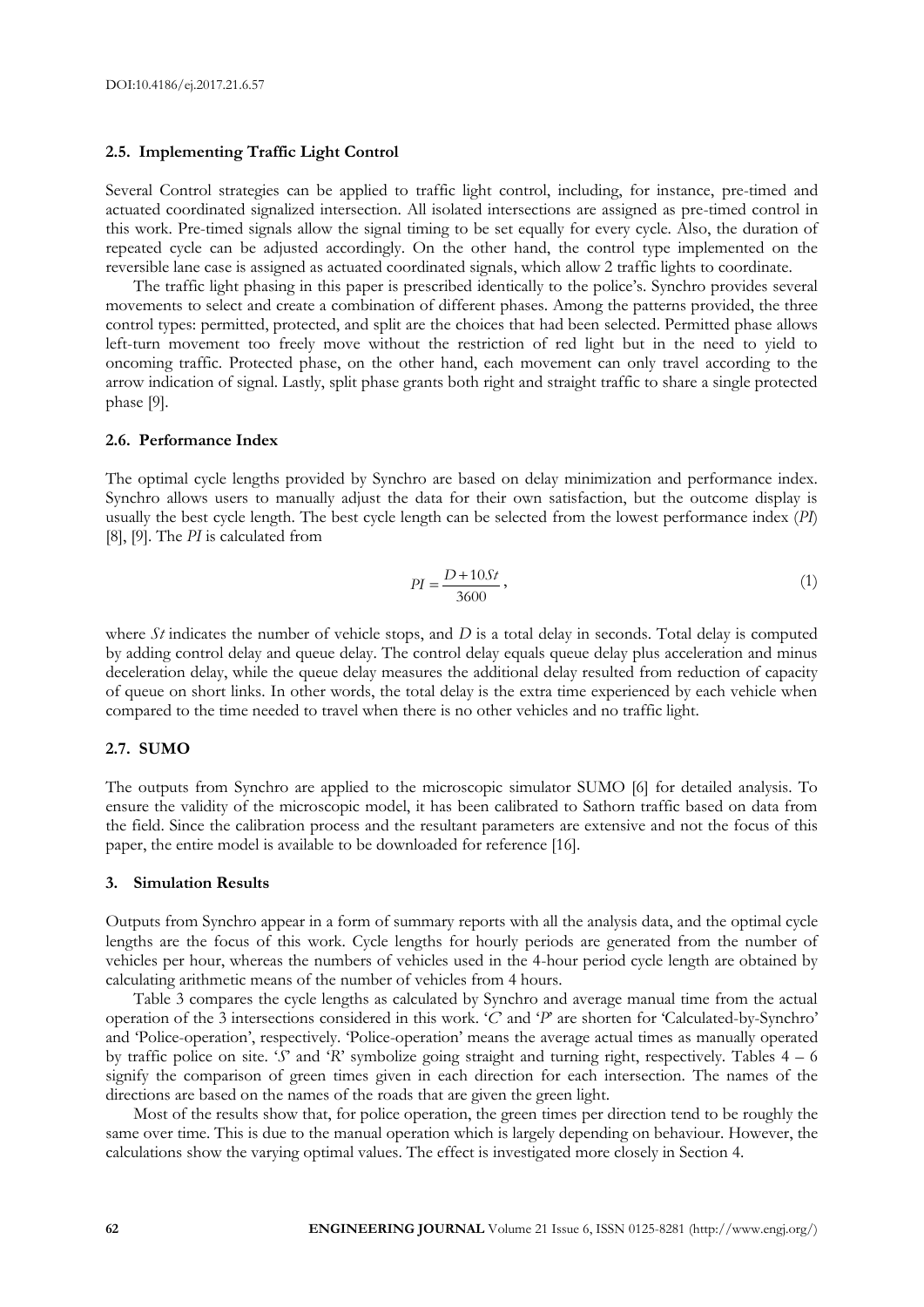|                 | Cycle Lengths (s) |     |            |     |     |         |  |  |  |  |
|-----------------|-------------------|-----|------------|-----|-----|---------|--|--|--|--|
| Time            | Sathorn-Surasak   |     | Narinthorn |     |     | Wittayu |  |  |  |  |
|                 |                   | D   |            | P   |     | P       |  |  |  |  |
| $14:00 - 15:00$ | 310               | 286 | 185        | 208 | 285 | 220     |  |  |  |  |
| $15.00 - 16.00$ | 240               | 235 | 205        | 201 | 305 | 198     |  |  |  |  |
| $16.00 - 17.00$ | 340               | 274 | 225        | 193 | 245 | 195     |  |  |  |  |
| $17.00 - 18.00$ | 260               | 323 | 225        | 191 | 325 | 197     |  |  |  |  |
| $18.00 - 19.00$ | 280               | 315 | 225        | 185 | 205 | 198     |  |  |  |  |
| $19:00 - 20:00$ | 200               | 302 | 265        | 178 | 185 | 206     |  |  |  |  |
| $15:00 - 19:00$ | 300               | 289 | 205        | 193 | 285 | 202     |  |  |  |  |

Table 3. Cycle length comparison between Synchro calculation and Police operation.

Table 4. Green time per cycle comparison for Sathorn-Surasak intersection.

|                 | Green Time per Cycle (s) |                  |     |                                      |                                           |     |  |  |
|-----------------|--------------------------|------------------|-----|--------------------------------------|-------------------------------------------|-----|--|--|
| Time            |                          | Surasak $(S\&R)$ |     | Charoen Rat $(R)$ &<br>Surasak $(R)$ | Sathorn Nuea $(S)$ &<br>Sathorn Tai $(S)$ |     |  |  |
|                 |                          | P                |     |                                      |                                           | Ρ   |  |  |
| $14:00 - 15:00$ | 70                       | 90               | 78  | 54                                   | 147                                       | 127 |  |  |
| $15.00 - 16.00$ | 46                       | 71               | 62  | 56                                   | 117                                       | 93  |  |  |
| $16.00 - 17.00$ | 56                       | 105              | 120 | 56                                   | 149                                       | 98  |  |  |
| $17.00 - 18.00$ | 40                       | 127              | 108 | 49                                   | 97                                        | 132 |  |  |
| $18.00 - 19.00$ | 45                       | 109              | 116 | 57                                   | 104                                       | 134 |  |  |
| $19:00 - 20:00$ | 44                       | 98               | 54  | 46                                   | 87                                        | 143 |  |  |
| $15:00 - 19:00$ | 47                       | 100              | 126 | 53                                   | 112                                       | 121 |  |  |

Table 5. Green time per cycle comparison for Narinthorn intersection.

|                 | Green Time per Cycle (s)                |    |                            |    |                |    |                     |    |  |  |
|-----------------|-----------------------------------------|----|----------------------------|----|----------------|----|---------------------|----|--|--|
| Time            | Sathorn Nuea $(S)$<br>& Sathorn Tai (S) |    | <b>Sathorn Nuea</b><br>SSR |    | Silom $(S\&R)$ |    | Naradhiwas $(S\&R)$ |    |  |  |
|                 |                                         | P  |                            | P  |                | P  |                     | Р  |  |  |
| $14:00 - 15:00$ | 35                                      | 54 | 43                         | 34 | 40             | 50 | 47                  | 50 |  |  |
| $15.00 - 16.00$ | 38                                      | 44 | 40                         | 38 | 60             | 53 | 47                  | 46 |  |  |
| $16.00 - 17.00$ | 41                                      | 42 | 54                         | 35 | 66             | 51 | 44                  | 45 |  |  |
| $17.00 - 18.00$ | 44                                      | 38 | 65                         | 36 | 55             | 51 | 41                  | 44 |  |  |
| $18.00 - 19.00$ | 43                                      | 36 | 54                         | 33 | 67             | 53 | 41                  | 43 |  |  |
| $19:00 - 20:00$ | 68                                      | 41 | 58                         | 31 | 68             | 50 | 51                  | 36 |  |  |
| $15:00 - 19:00$ | 41                                      | 40 | 51                         | 36 | 54             | 52 | 39                  | 45 |  |  |

Table 6. Green time per cycle comparison for Wittayu intersection.

|                 | Green Time per Cycle (s)   |    |                |    |                                          |    |                   |    |                |    |
|-----------------|----------------------------|----|----------------|----|------------------------------------------|----|-------------------|----|----------------|----|
| Time            | <b>Sathorn Nuea</b><br>SSR |    | Silom $(S\&R)$ |    | $\text{Si} \text{lom}(R)$ &<br>RamalV(R) |    | RamaIV<br>$SS\&R$ |    | Wittayu<br>SSR |    |
|                 |                            | P  |                | P  |                                          | D  |                   | P  |                | P  |
| $14:00 - 15:00$ | 94                         | 37 | 53             | 30 | 18                                       | 36 | 58                | 21 | 37             | 71 |
| $15.00 - 16.00$ | 73                         | 34 | 76             | 27 | 18                                       | 28 | 85                | 26 | 28             | 58 |
| $16.00 - 17.00$ | 62                         | 35 | 39             | 26 | 18                                       | 31 | 53                | 23 | 48             | 55 |
| $17.00 - 18.00$ | 90                         | 33 | 48             | 30 | 18                                       | 31 | 82                | 30 | 62             | 48 |
| $18.00 - 19.00$ | 47                         | 37 | 29             | 29 | 18                                       | 29 | 43                | 29 | 43             | 49 |
| $19:00 - 20:00$ | 49                         | 35 | 28             | 28 | 18                                       | 31 | 34                | 33 | 31             | 54 |
| $15:00 - 19:00$ | 70                         | 35 | 49             | 28 | 18                                       | 31 | 72                | 27 | 51             | 56 |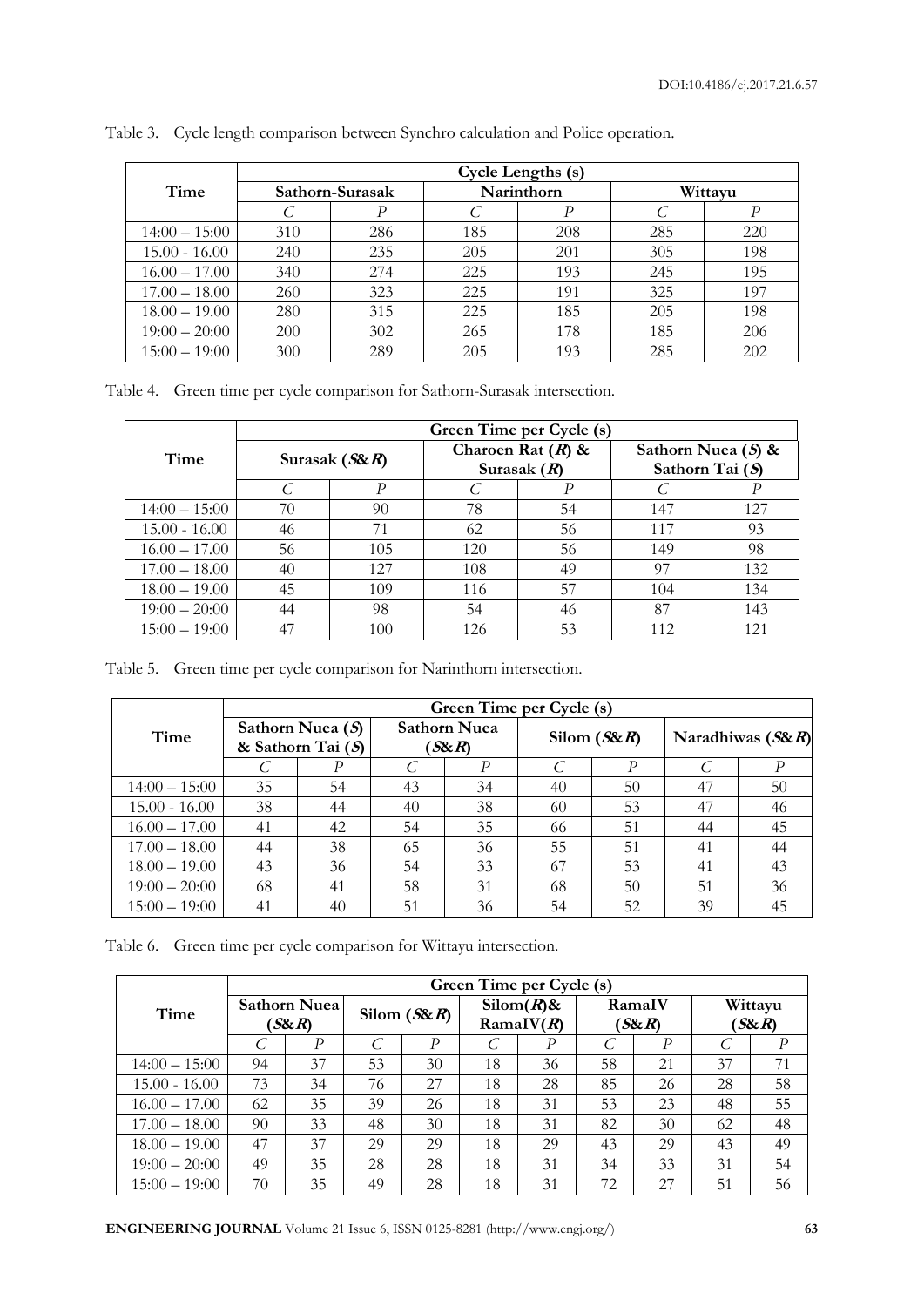Another result obtained from Synchro is the coordination of two traffic lights at Narinthorn intersection for possible reversible lane implementation during morning peak hours, as shown in Table 7. For simple coordination, cycle lengths of both traffic light are set to be equal. However, to allow traffic to flow continuously, offset time is also optimized. Offset is defined as the time difference of the beginning of the green times of the first signal phase of the two traffic lights. The results show the proper values of offset, which, while seem to be common, are hard to be controlled precisely by human. For instance, if not controlled properly, the excess traffic flow on the reversible lane may end up blocking the Sueksawittaya junction, causing more delay. This highlight the importance of equipment that can automatically coordinate for actual implementation. Hence, even though this result is intended as a preparation for actual implementation, it was found to be difficult and hazardous for manual control in the field. Thus, this scenario is not compared to the actual operation as the implementation was cancelled.

| Time          | Narinthorn & Sueksawittaya |            |  |  |  |  |
|---------------|----------------------------|------------|--|--|--|--|
|               | Cycle Length (s)           | Offset (s) |  |  |  |  |
| $6:00 - 7:00$ |                            |            |  |  |  |  |
| $7:00-8:00$   | 180                        |            |  |  |  |  |
| $8:00-9:00$   |                            | 38         |  |  |  |  |

Table 7. Cycle lengths and offsets for the reversible lane scenario.

#### **4. Data Comparison via SUMO**

The comparisons have been made to evaluate the travel times before and after optimization. For this purpose, optimal cycle lengths from Synchro are used as inputs so as to simulate in SUMO. The analyses of travel time are given for each hour during evening peak hour period. Moreover, average of 4-hour time interval that covers the evening peak hour period is also shown.

Figures 6 - 8 present average travel time the vehicles took for each intersection in hourly periods and in total. Average travel times for each intersection are obtained by calculating arithmetic means from 4 directions. 'Synchro' label specifies the travel time vehicles used when optimal cycle lengths from Synchro are adopted, while 'Police' refers to travel time vehicles take when actual green times that police operated are in action.

The improvements are clearly examined since for all three intersections the significant dropdown of travel time only occurs from 17:00 to 19:00. Periodic cycle length most likely assists the flow rate during rush hours. However, travel time after cycle length recalculation for Fig. 7 from 15:00 to 17:00 are a little higher than the original. This is due to the fact that the traffic volume during that time as applied to SUMO is varying every 15 minutes, reflecting the real fluctuation of the traffic. Therefore, the optimization of the average traffic volume with periodic cycle may not out-perform the manual adaptive control, especially during the off-peak time, where manual operation can adapt to short burst of demand. Nonetheless, the overall results can still be considered as progress.

The reduction in travel time means the faster vehicles can travel. Table. 8 shows the percentage of travel time reduction after the change of the cycle length into value generated from Synchro. Noted that each intersection consists of four different directions. The data shown do not represent the improvement of travel time in each direction particularly.

Among the three intersections, Sathorn-Surasak, Narinthorn, and Wittayu, it is clearly visible that the average times during rush hours after the calculation are lower than the case as operated by police. It implies that the current manual operation can greatly be improved.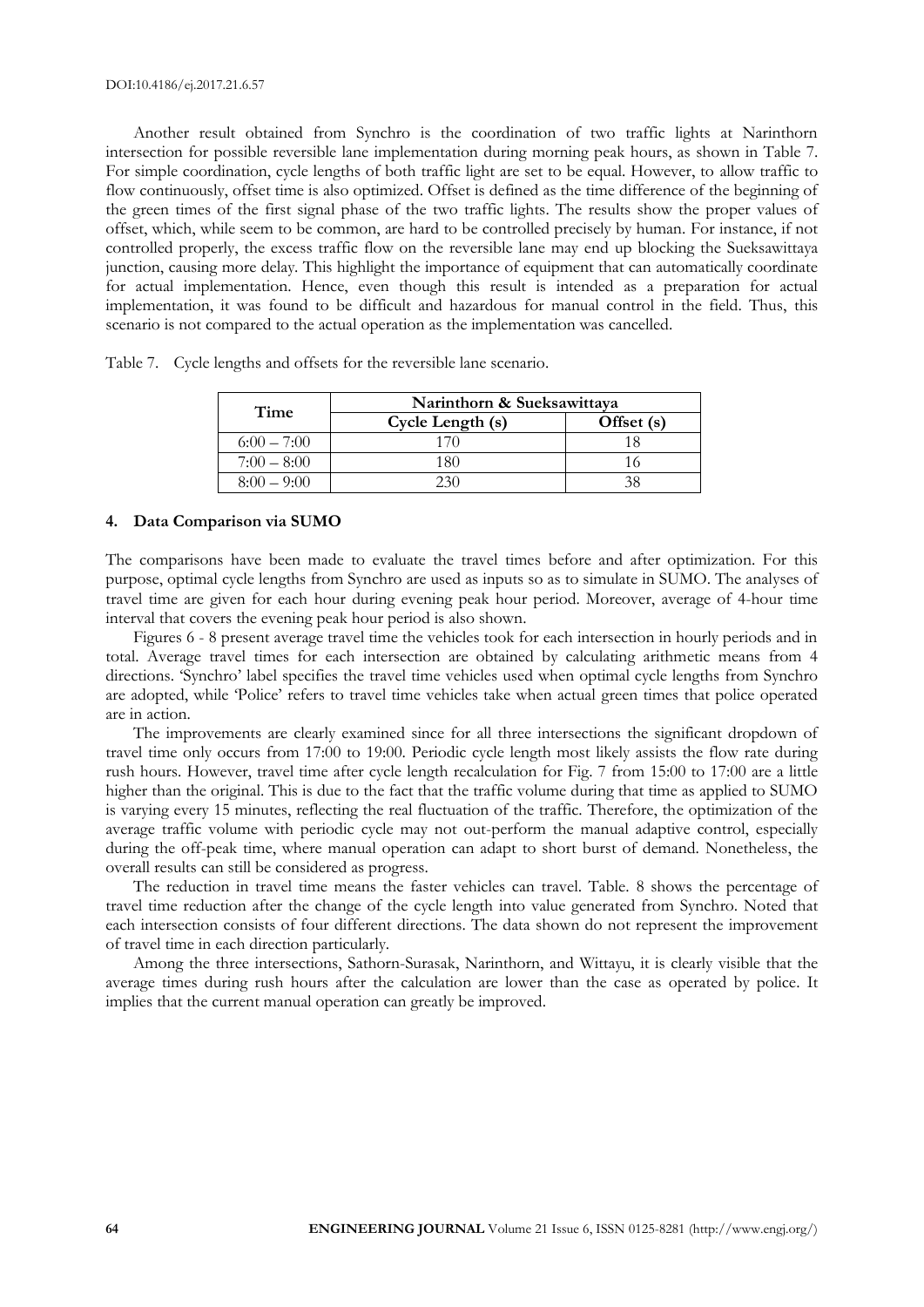

Fig. 6. Average Travel Time Comparison for Sathorn-Surasak intersection.



Fig.7. Average Travel Time Comparison for Narinthorn intersection.



Fig. 8. Average Travel Time Comparison for Wittayu intersection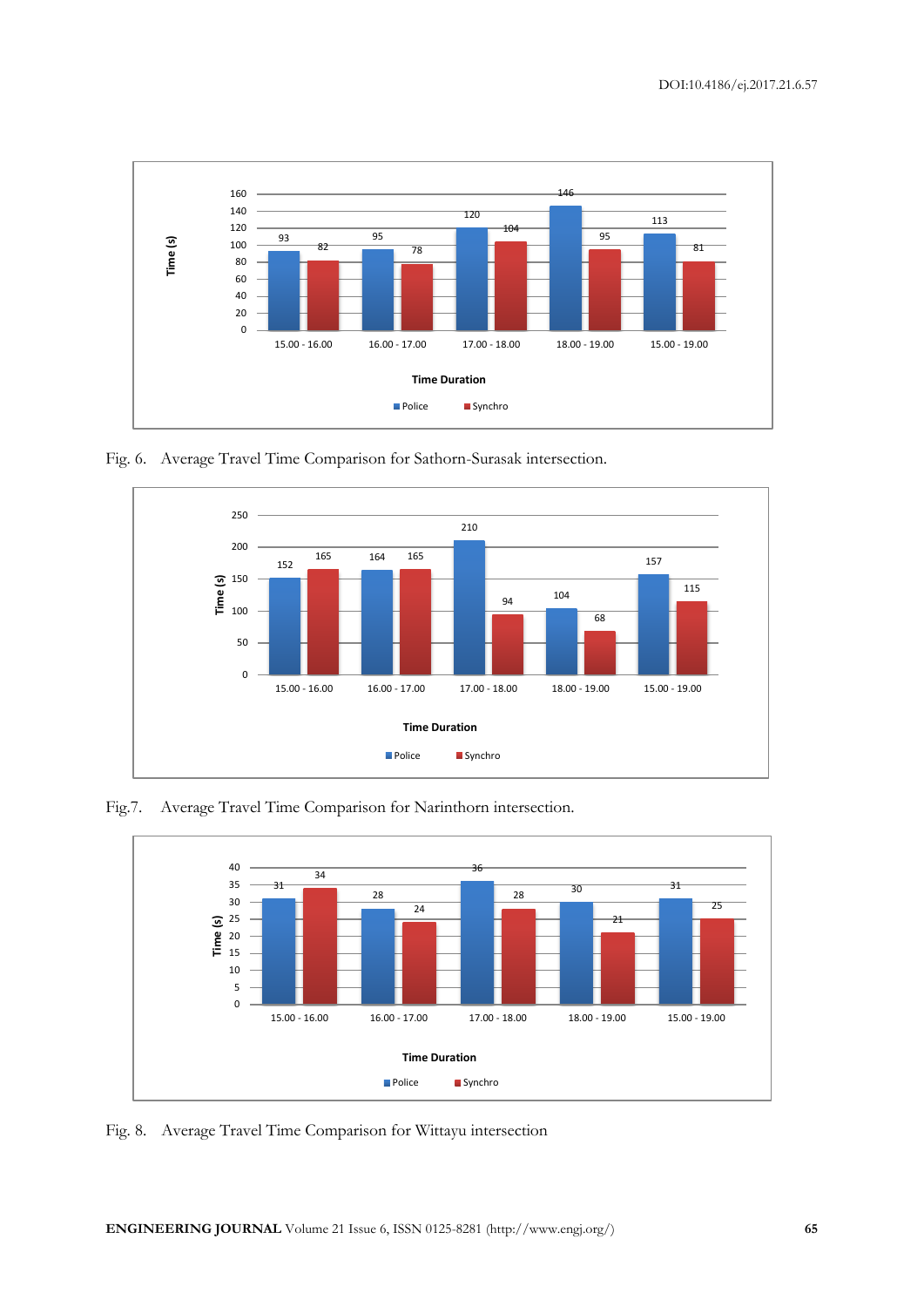| Time            | Intersection $(\frac{0}{0})$ |            |                 |  |  |  |  |
|-----------------|------------------------------|------------|-----------------|--|--|--|--|
|                 | Wittayu                      | Narinthorn | Sathorn-Surasak |  |  |  |  |
| $15:00 - 16:00$ | $+9.71$                      | $+8.32$    | 11.86           |  |  |  |  |
| $16:00 - 17:00$ | 15.92                        | $+1.07$    | 18.06           |  |  |  |  |
| $17:00 - 18:00$ | 20.42                        | 55.01      | 13.72           |  |  |  |  |
| $18:00 - 19:00$ | 29.66                        | 35.25      | 34.99           |  |  |  |  |
| $15:00 - 19:00$ | 19.67                        | 26.59      | 28.48           |  |  |  |  |

Table 8. Travel time reduction after the change in cycle length.

(+) Sign indicated if the travel time increased

# **5. Conclusion**

This paper provides the results for optimal signal timing in every intersection along Sathorn road and compares the travel time before and after using periodic cycle time. The travel time presented suggests that periodic signal timing control from Synchro is better during rush hours since the outcomes display that travel times decrease. Although the results show clearly the significant improvements in each intersection, still further enhancement can be conducted.

It is also important to point out that several inputs are varied during trials. While inconclusive, it is found that the changes in startup lost time, volume and saturation flow can affect the results. Future study should be directed at the sensitivity analysis of input parameters that would affect the data for optimal cycle lengths. In particular, the effect of motorcycles, which is prevalent in Bangkok, should be tackled. Finally, at the time of the study, traffic data are scarce and expensive as they are collected manually. Fortunately, there are ongoing proposals that would install more traffic sensors in Bangkok. Hence, traffic data will be more abundant and more insights can be obtained in the near future.

#### **References**

- [1] W. Pattara-atikom, P. Pongpaibool, and S. Thajchayapong, "Estimating road traffic congestion using vehicle velocity," in *2006 6th International Conference on ITS Telecommunications*, Chengdu, China, 2006, pp. 1001 – 1004.
- [2] Sustainable Mobility Project 2.0, *SMP2.0 Sustainable Mobility Indicators*, 2nd ed. WBCSD, 2016.
- [3] Sustainable Mobility Project 2.0, *Integrated Sustainable Mobility in Cities – A Practical Guide*. WBCSD, 2016.
- [4] Traffic and Transportation Department, "Traffic Statistics 2015," BMA, Bangkok, 2016.
- [5] A. Y. Zakariya and S. I. Rabia, "Estimating the minimum delay optimal cycle length based on a timedependent delay formula," *Alexandria Engineering Journal*, vol. 55, no. 3, pp. 2509-2514, 2016.
- [6] D. Krajzewicz, E. Brockfeld, J. Mikat, J. Ringel, C. Rössel, W. Tuchscheerer, P. Wagner, and R. Wösler, "Simulation of modern traffic lights control systems using the open source Traffic Simulation SUMO," in *The Industrial Simulation Conference 2005*, Berlin, Germany, 2005.
- [7] C. L. Lan and G. L. Chang, "A traffic signal optimization model for intersections experiencing heavy scooter-vehicles mixed traffic flows," *IEEE Transactions on Intelligent Transportation Systems*, vol. 16, no. 4, pp. 1771 - 1783, November 2014.
- [8] A. Stevanovic and P. T. Martin, ''Split-cycle offset optimization technique and coordinated actuated traffic control evaluated through microsimulation," *Transportation Research Record Journal of the Transportation Research Board*, no. 2080, pp. 48-55, Decemeber 2008.
- [9] Trafficware LLC, *Synchro Studio 9 User Guide*. Sugar Land, TX, 2014.
- [10] E. A. Stanciu, I. M. Moise, and L. M. Nemtoi, "Optimization of urban road traffic in intelligent transport systems," in *2012 International Conference on Applied and Theoretical Electricity*, Craiova, 2012, pp. 1-4.
- [11] D. Pengdi, N. Muhan, W. Zhuo, Z. Zundong and D. Honghui, "Traffic signal coordinated control optimization: A case study," in *2012 24th Chinese Control and Decision Conference*, Taiyuan, 2012, pp. 827- 831.